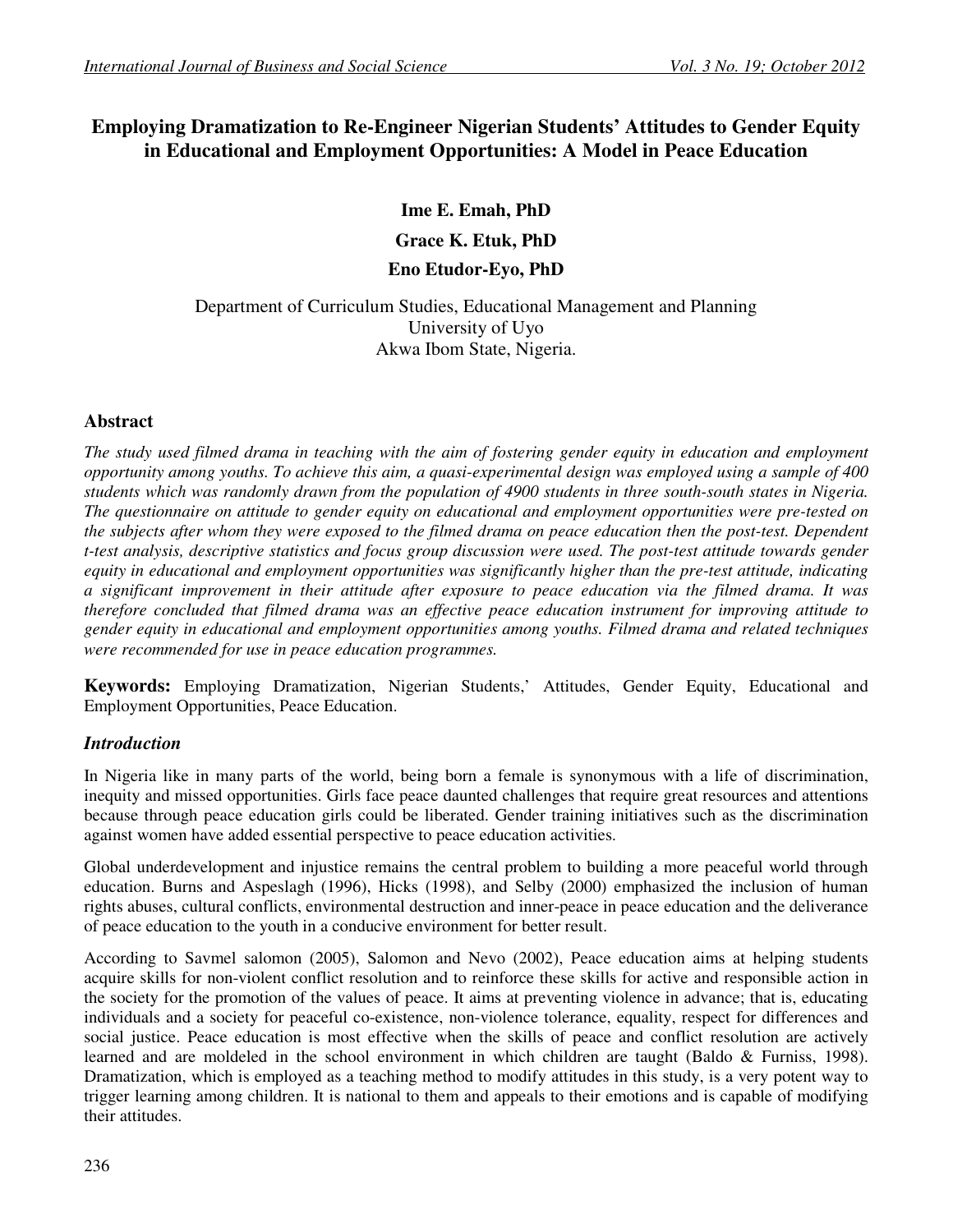The objective of peace education involves improvement of the school environment as a microcosm of the more peaceful and just society. Stephen and Cookies (1984) opined that equality, values and rights are the centre of a successfully functioning society and that educational system thinks of educating a complete person, which includes the complete social, emotional and moral development of an individual, and the development of positive self-concept and positive self-esteem.

The negative feelings that one is being discriminated against just for belonging to a particular group leads to a deep sense of injustice and discrimination. The discrimination and injustice do not stop with the individual but it is passed on from generation to generation. It is believed that it is peace education in the educational system that can eradicate this. Peace education advocates for gender equity and teaches the youth how to enjoy their own rights without endangering the right of others and how to advocate for the rights of others. This is the function of shared responsibility for the process of building peace (Stephen & Cookies, 1984).

In Nigeria, the implementation of the principles of peace education into institutionalized educational system is a better approach because this may significantly contribute to intellectual closeness and understanding. Staub (1999) emphasized that for change to happen and spread, there is need for a minimum map of people to show and share attitudes, a culture in which they can express those attitudes, and a society that accepts the attitudes.

According to Johnson (1981), active and participatory approaches are particularly valuable in assuming learning acquisition and allowing learners to reach their fullest potentials, for this is the priority in promoting equality in basic education. it improves understanding of complex concepts. Also cooperatively structural small group work can build group cohesion and reduce biases between group mentors who differ in terms of race, ethnicity, gender and disability.

Extrapolating these principles to the educational system of the South-South Zone, the relationship between the groups in conflict can be changed. Therefore, the problem of this study was to investigate whether Nigerian South-South youths' attitude could be changed towards gender equity through peace education. The problem was investigated using two hypotheses to guide the study.

### **Hypotheses**

- 1. There is no significant difference in youth's attitude towards gender equity in educational opportunity, before and after their introduction to peace education programme.
- 2. There is no significant difference in youth's attitude towards gender equity in employment opportunity, before and after their introduction to peace education programme.

#### **Research Method**

Quasi-experimental design was used for this study. This design involves the administration of a pretest  $(O_1)$  to a sampled group. Afterwards, the group was exposed to a treatment  $(x)$ , and post-test  $(O_2)$ . The population for this study comprised all the 5,900 Senior Secondary Two (SS2) students in the South zone of Nigeria. A sample of 400 SS2 students was used in the study. The multistage sampling technique was employed. It is a sampling procedure in which sampling moves from the more inclusive stage to the less inclusive sampling units until the final population elements that constitute the desired sample is arrived at. In the first stage, a sample of 3 states (50%) was randomly selected from the 6 states that make up the South-South geo-political zone of Nigeria. They are Bayelsa, Rivers, and Akwa Ibom. Then within each of the states, 2 schools were selected by purposive sampling giving a total of 6 schools. The sample was limited to 2 schools in each State since the study was quasiexperimental, involving a treatment (filmed drama). This ensured effective pretest, treatment and posttest. The third stage involved selecting 30% of the senior secondary 2 students from each of the schools selected. This selection was randomly done whereby each student in that class had equal chance of being picked for the study. Through these stages, the desired sample of 400 students was arrived at. An instrument titles "Peace Education and Gender Equity Questionnaire (PEGEQ)" was employed for data collection. The PEGEQ was made up of two main sections, A and B. Section A was constructed to gather demographic information such as sex, age, class and name of school. Section B contained 40 items measuring the key variables being: education (10 items), employment (10 items), respectively. Also used the focus group discussion. This was organized using 7 students from each of the selected schools under study.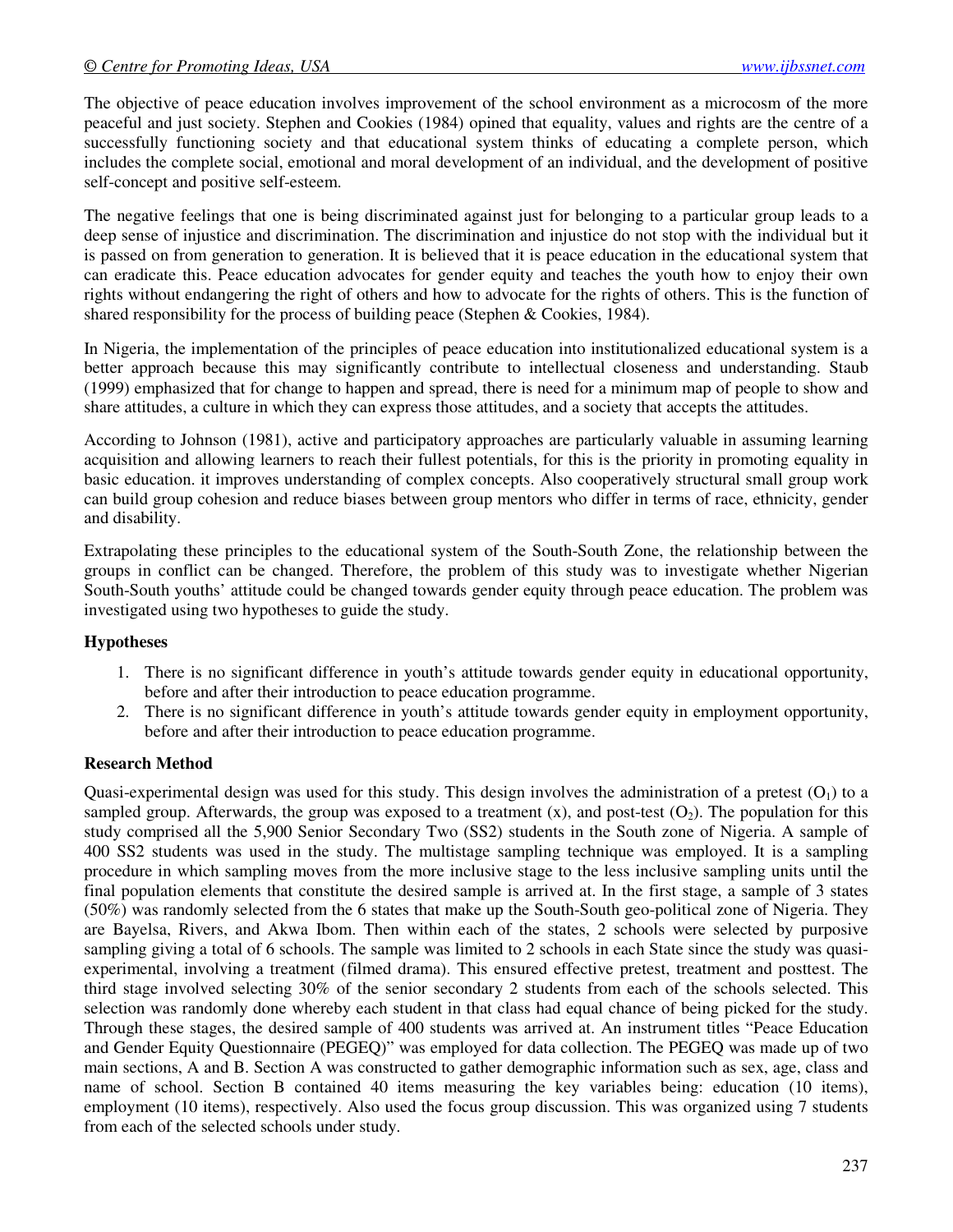Staff members and students of the Department of Theatre Arts, University of Uyo, Akwa Ibom State, were employed to stage a drama on the key variables of the study. The drama was stage, filmed and edited by experts in that field. The filmed drama constituted the treatment to which students were exposed in the study, and was accompanied by discussions.

The three research associates and other two research experts ascertained the face and content validity of the instrument. The instrument, PEGEQ, was administered to 20 subjects who did not participate in the main study. The data obtained were analysed using Cronbach's formular 21. The reliability index of 0.71 was obtained, which showed high internal consistency of the instrument. The research associates and 12 research assistants were involved in the data collection. The questionnaire was first administered to the students. Then the treatment package was introduced which was subsequently followed by the administration of the same questionnaire items.

The responses to the instrument were placed on a four-point scale of Strongly agree (4 points), Agree (2 points), Disagree (2 points), and Strongly disagree (1point) for positively worded items and vice versa for all negative worded items. Descriptive statistics was used to answer the Research Questions, while student t-test was used to determine the difference between pretest and posttest; and to determine whether treatment (x) was effective on the respondents or not.

#### **Results**

#### **Table 1: Attitude of Youth toward Gender Equity in Education and Employment Before and After Exposure to Peace Education**

| Sub-variable                                  | Before Exposure<br>Means<br>score | Mid-<br>point<br>score | Deviation<br>mid-<br>from<br>point | After Exposure<br>Mean<br>score | Mid-<br>point<br>score | Deviation<br>from mid-<br>point | Remark           |
|-----------------------------------------------|-----------------------------------|------------------------|------------------------------------|---------------------------------|------------------------|---------------------------------|------------------|
| Attitude to<br>gender equity in<br>education  | 30.055                            | 25                     | $+5.055$<br>$(20.22\%)$            | 31.9275                         | 25                     | $+6.93$<br>(27.7%)              | Fair Improvement |
| Attitude to<br>gender equity in<br>employment | 29.3125                           | 25                     | $+4.312$<br>(17.25%)               | 31.1675                         | 25                     | $+6.1675$<br>(24.67%)           | Fair improvement |

#### **Table 2: Results of Dependent t-Test Analysis of Pre-test and Post-test Attitudes to Gender Equity in Employment.**

| <b>Properties</b>     | <b>Pre-test</b> | Post-test      |
|-----------------------|-----------------|----------------|
| Mean $(x)$            | 29.312          | 31.167         |
| Variance              | 30.626          | 25.397         |
| N                     | 400             | 400            |
| df                    | 399             |                |
| t -stat.              | $-7.1416$       |                |
| $P(T \le t)$ two tail |                 | $4.3991E - 12$ |
| T critical two tail   | 1.9659          |                |

In Table 2, the calculated t-value (-71416) is higher than the critical t-value for two-tailed test (1.9659), therefore there is a significant difference between the pre-test and post-test attitude to gender equity in employment. The post-test mean attitude is, therefore, significantly higher than the pre-test mean attitude.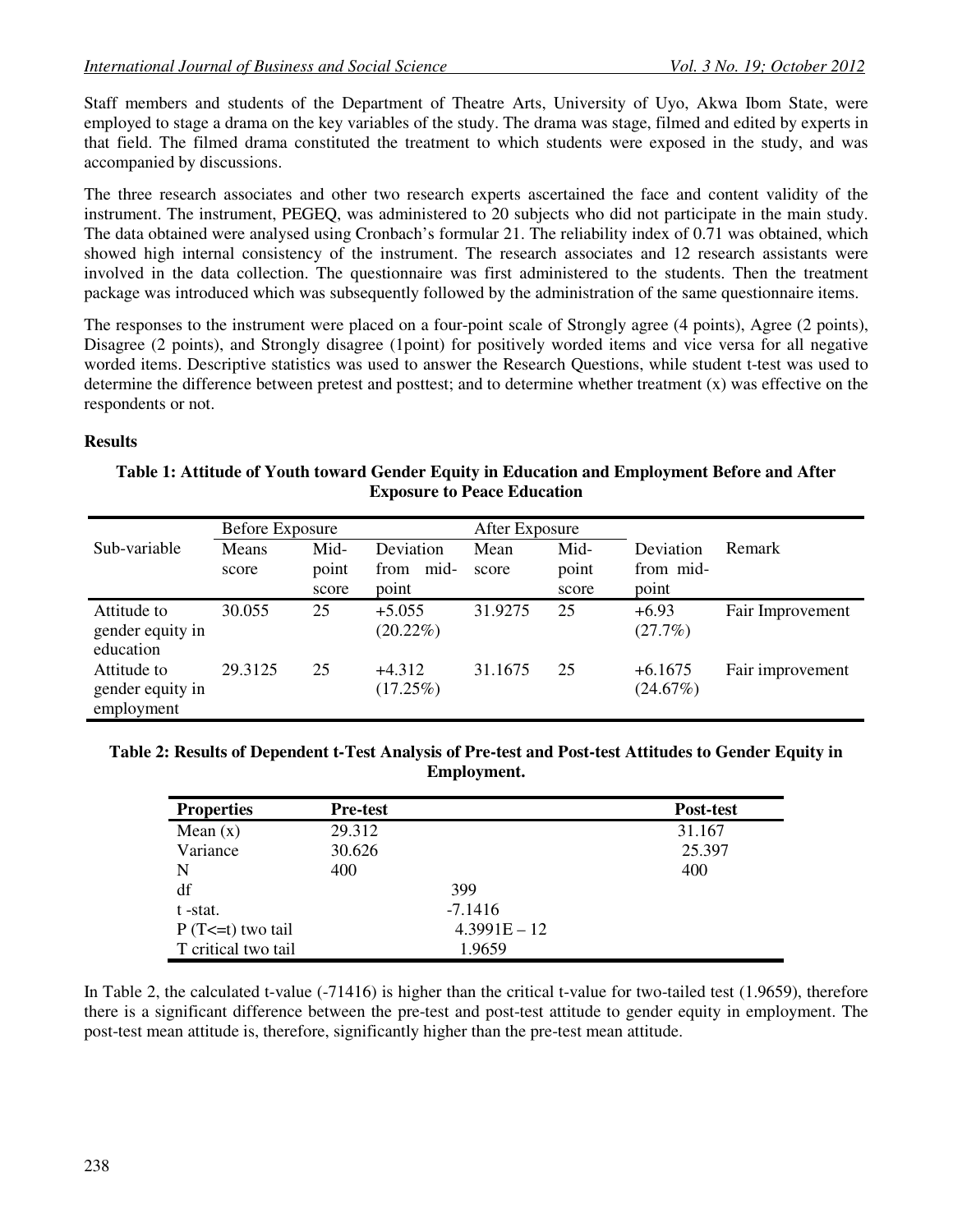| <b>Properties</b>     | <b>Pre-test</b> |                 | Post-test |
|-----------------------|-----------------|-----------------|-----------|
| Mean $(x)$            | 30.055          |                 | 31.9275   |
| Variance              | 30.508          |                 | 30.378    |
| N                     | 400             |                 | 400       |
| Df                    |                 | 399             |           |
| t-stat.               |                 | $-7.194$        |           |
| $P(T \le t)$ two tail |                 | $3.12113E - 12$ |           |
| T critical two tail   |                 | 1.9659          |           |

#### **Table 3: Results of Dependent t-Test Analysis of Pre-test and Post-test Attitude to Gender Equity in Education**

Result in Table 3 shows that the calculated t-test value (-7.194) is higher than the critical t-value (1.9659), meaning that there is a significant difference between the mean attitude to gender equity in educational opportunities between pre-test and posttest attitudes, with the post-test attitude being higher.

### *Discussion*

The study found that there were significant improvements in attitudes to gender equity after the respondents were exposed to the filmed drama. The role of education in changing behaviour cannot be over-emphasized; particularly when the interest of the learners is captured by the kind of education they are exposed to. Peace is an issue that touches the lives of people on a daily basis, involving resolving conflicts, clarifying values and understanding diversity (Duffy, 2009).

On provision of educational opportunities, the females in the groups observed that female children provide greater care to their aging parents than the male children, hence the need for them to be well educated. Some males however were of the opinion that given a choice to be made between the male and female child in educational pursuits in the face of financial constrains, they may opt for the male child. However, after further discussion, all group members agreed that other criteria such as the child's academic performance and age should be considered, not gender. Group members also observed that gender discrimination against the females had cultural antecedence and that it was fading away with increased civilization. They even noted that it appeared there are more females than males in most of our secondary schools.

The study also showed that females were more disposed to gender equity than males before exposure to peace education. Even during the focus group discussions, this picture was portrayed by the discussants. Males tended to defend their gender roles and rights, as females did. But with more information and explanations the gap narrowed towards the end of the discussion. This finding further alludes to the importance of education in minimizing or even eradicating gender discriminations.

## *Recommendations*

Based on the findings of this study, the following recommendations are made:

- 1. Ministries of Education and their relevant parastatals should develop peace education curriculum and integrate same into the Nigerian school curriculum right from the primary school level. The integration need not take the fashion of introducing a separate subject but integrating the concepts into the relevant subjects such as Social Studies and the newly introduced Values Education.
- 2. The didactic methods of teaching the social sciences including teaching the newly introduced peace and conflict studies in tertiary institutions should be complemented with more student-oriented methods such as role play, drama, and the like to ensure relevant attitudinal change. These participatory and intereststimulating methods should be employed as all levels of educations, starting from the nursery/primary level. It is note-worthy that attitudes may not readily change by just talking to people (or learners) but by the experiences they acquire through creating such learning situations in which the learner can confront value judgments and examine his own attitudes.

### *Acknowledgement*

The research sponsored by Educational Research Network in West and Central Africa (ERNWACA).